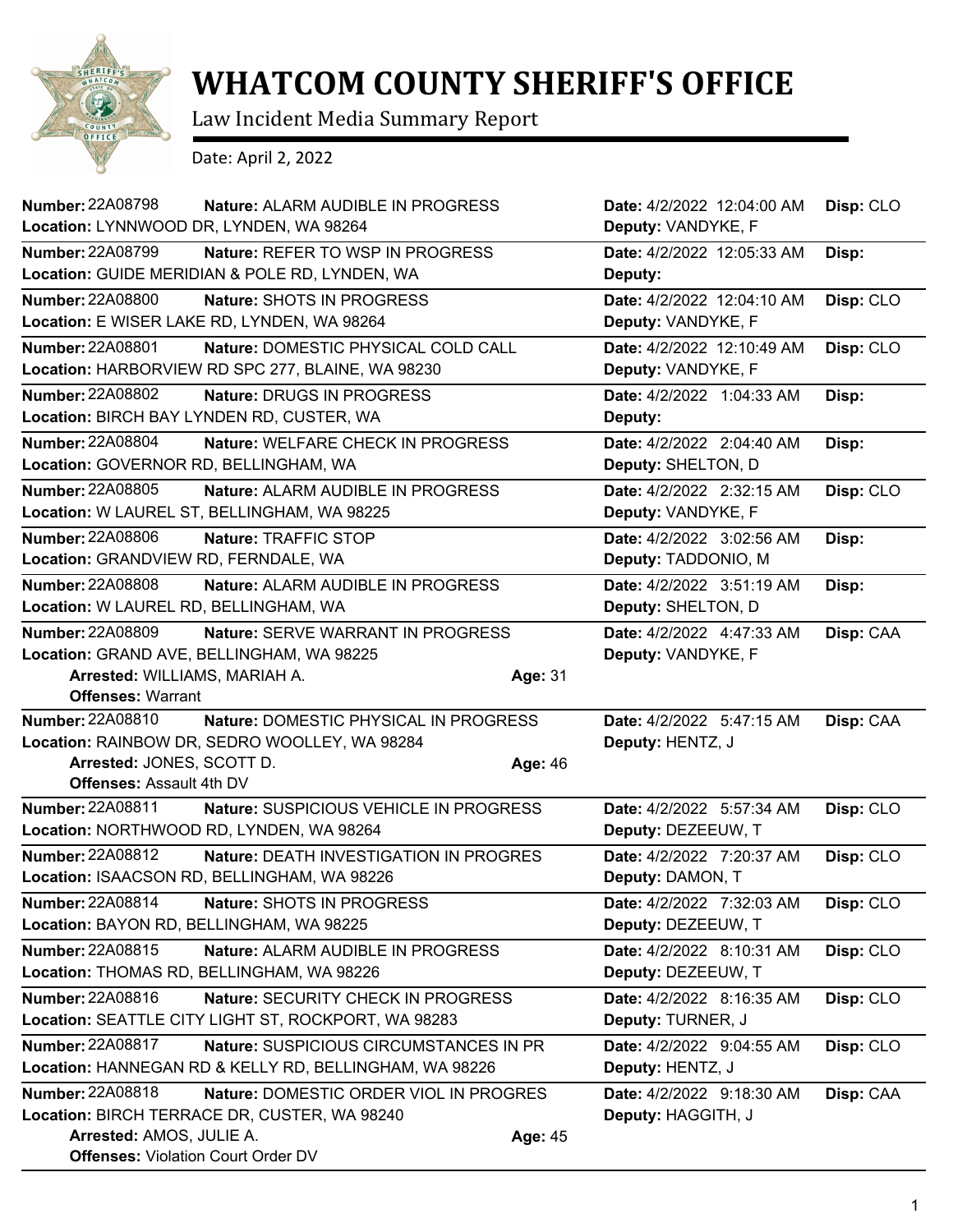| Number: 22A08819<br><b>Nature: ASSIST CITIZEN IN PROGRESS</b>          | Date: 4/2/2022 9:32:34 AM  | Disp: CLO |
|------------------------------------------------------------------------|----------------------------|-----------|
| Location: MITCHELL WAY, BELLINGHAM, WA 98226                           | Deputy: DEZEEUW, T         |           |
| <b>Number: 22A08820</b><br><b>Nature: SUICIDAL SUBJECT IN PROGRESS</b> | Date: 4/2/2022 10:53:50 AM | Disp: CLO |
| Location: HOLLYWOOD AVE, BELLINGHAM, WA 98225                          | Deputy: DEZEEUW, T         |           |
| <b>Number: 22A08821</b><br>Nature: WELFARE CHECK IN PROGRESS           | Date: 4/2/2022 11:08:23 AM | Disp:     |
| Location: SEATTLE CITY LIGHT ST, SEDRO WOOLLEY, WA                     | Deputy:                    |           |
| Number: 22A08823<br>Nature: WELFARE CHECK IN PROGRESS                  | Date: 4/2/2022 11:31:23 AM | Disp: CLO |
| Location: E ALDER DR, SEDRO WOOLLEY, WA 98284                          | Deputy: DAMON, T           |           |
| <b>Number: 22A08824</b><br>Nature: ASSIST CITIZEN IN PROGRESS          | Date: 4/2/2022 11:30:28 AM | Disp: CLO |
| Location: VALLEY HWY, DEMING, WA 98244                                 | Deputy: HENTZ, J           |           |
| Number: 22A08825<br>Nature: SHOTS IN PROGRESS                          | Date: 4/2/2022 12:05:06 PM | Disp: CLO |
| Location: NORTHWEST DR, BELLINGHAM, WA 98226                           | Deputy: DEZEEUW, T         |           |
| <b>Number: 22A08826</b><br>Nature: WATCH FOR IN PROGRESS               | Date: 4/2/2022 12:07:25 PM | Disp:     |
| Location: GOLDEN VALLEY DR, MAPLE FALLS, WA                            | Deputy:                    |           |
| <b>Number: 22A08827</b><br>Nature: REFER TO WSP IN PROGRESS            | Date: 4/2/2022 12:56:54 PM | Disp:     |
| Location: SB I5 NO & BAKERVIEW RD, BELLINGHAM, WA                      | Deputy:                    |           |
| <b>Number: 22A08829</b><br>Nature: MUSIC IN PROGRESS IN PROGRESS       | Date: 4/2/2022 1:19:39 PM  | Disp:     |
| Location: HAM RD & BAY RD, FERNDALE, WA                                | Deputy:                    |           |
| Number: 22A08830<br>Nature: REFER TO WSP IN PROGRESS                   | Date: 4/2/2022 1:19:47 PM  | Disp:     |
| Location: BLAINE RD & ALDERSON RD, BLAINE, WA                          | Deputy:                    |           |
| <b>Number: 22A08831</b><br>Nature: PARKING PROBLEM IN PROGRESS         | Date: 4/2/2022 1:21:59 PM  | Disp:     |
| Location: GALBRAITH LN & SAMISH WA, BELLINGHAM, WA                     | Deputy:                    |           |
| Number: 22A08833<br>Nature: Not available.                             | Date: 4/2/2022 1:24:53 PM  | Disp:     |
| Location: SUDDEN VALLEY DR, BELLINGHAM, WA                             | Deputy:                    |           |
|                                                                        |                            |           |
| <b>Number: 22A08834</b><br>Nature: ASSIST CITIZEN IN PROGRESS          | Date: 4/2/2022 1:53:00 PM  | Disp:     |
| Location: GRAND AV, BELLINGHAM, WA                                     | Deputy: HIGH, M            |           |
| <b>Number: 22A08835</b><br>Nature: MUSIC IN PROGRESS IN PROGRESS       | Date: 4/2/2022 2:04:44 PM  | Disp: CLO |
| Location: BAY RD, FERNDALE, WA 98248                                   | Deputy: LEBEDEV, P         |           |
| Number: 22A08836<br>Nature: SUSPICIOUS CIRCUMSTANCES IN PR             | Date: 4/2/2022 2:34:45 PM  | Disp: CLO |
| Location: HELWEG RD, BLAINE, WA 98230                                  | Deputy: BROWN, E           |           |
| <b>Number: 22A08838</b><br>Nature: PARKING PROBLEM IN PROGRESS         | Date: 4/2/2022 3:15:17 PM  | Disp: CLO |
| Location: SAMISH WAY, BELLINGHAM, WA 98229                             | Deputy: DAMON, T           |           |
| Number: 22A08840<br>Nature: WATCH FOR IN PROGRESS                      | Date: 4/2/2022 3:37:48 PM  | Disp:     |
| Location: SOUTH PASS RD & GOODWIN RD, EVERSON, WA                      | Deputy:                    |           |
| <b>Number: 22A08842</b><br>Nature: SHOTS IN PROGRESS                   | Date: 4/2/2022 3:50:20 PM  | Disp:     |
| Location: DEWEY RD, BELLINGHAM, WA                                     | Deputy: HENTZ, J           |           |
| Number: 22A08843<br>Nature: ASSIST CITIZEN IN PROGRESS                 | Date: 4/2/2022 3:58:08 PM  | Disp: CLO |
| Location: CREST DR, BLAINE, WA 98230                                   | Deputy: ALLEN, J           |           |
| <b>Number: 22A08844</b><br>Nature: DOMESTIC ORDER VIOL COLD CALL       | Date: 4/2/2022 4:02:49 PM  | Disp: CLO |
| Location: HOLLYWOOD AVE, BELLINGHAM, WA 98225                          | Deputy: HEYSTEK, L         |           |
| <b>Number: 22A08845</b><br>Nature: REFER TO OTHER AGENCY IN PROGR      | Date: 4/2/2022 4:05:40 PM  | Disp:     |
| Location: MT BAKER HW, BELLINGHAM, WA                                  | Deputy:                    |           |
| Number: 22A08846<br>Nature: THEFT COLD CALL                            | Date: 4/2/2022 4:15:27 PM  | Disp: CLO |
| Location: SKAGIT PL, BLAINE, WA 98230                                  | Deputy: LEBEDEV, P         |           |
| <b>Number: 22A08847</b><br>Nature: ASSAULT WITH A WEAPON IN PROGR      | Date: 4/2/2022 4:23:36 PM  | Disp: CLO |
| Location: MT BAKER HWY, EVERSON, WA 98247                              | Deputy: KLUTTS, C          |           |
| Number: 22A08848<br>Nature: WHATCOMM RECORD IN PROGRESS                | Date: 4/2/2022 4:42:00 PM  | Disp:     |